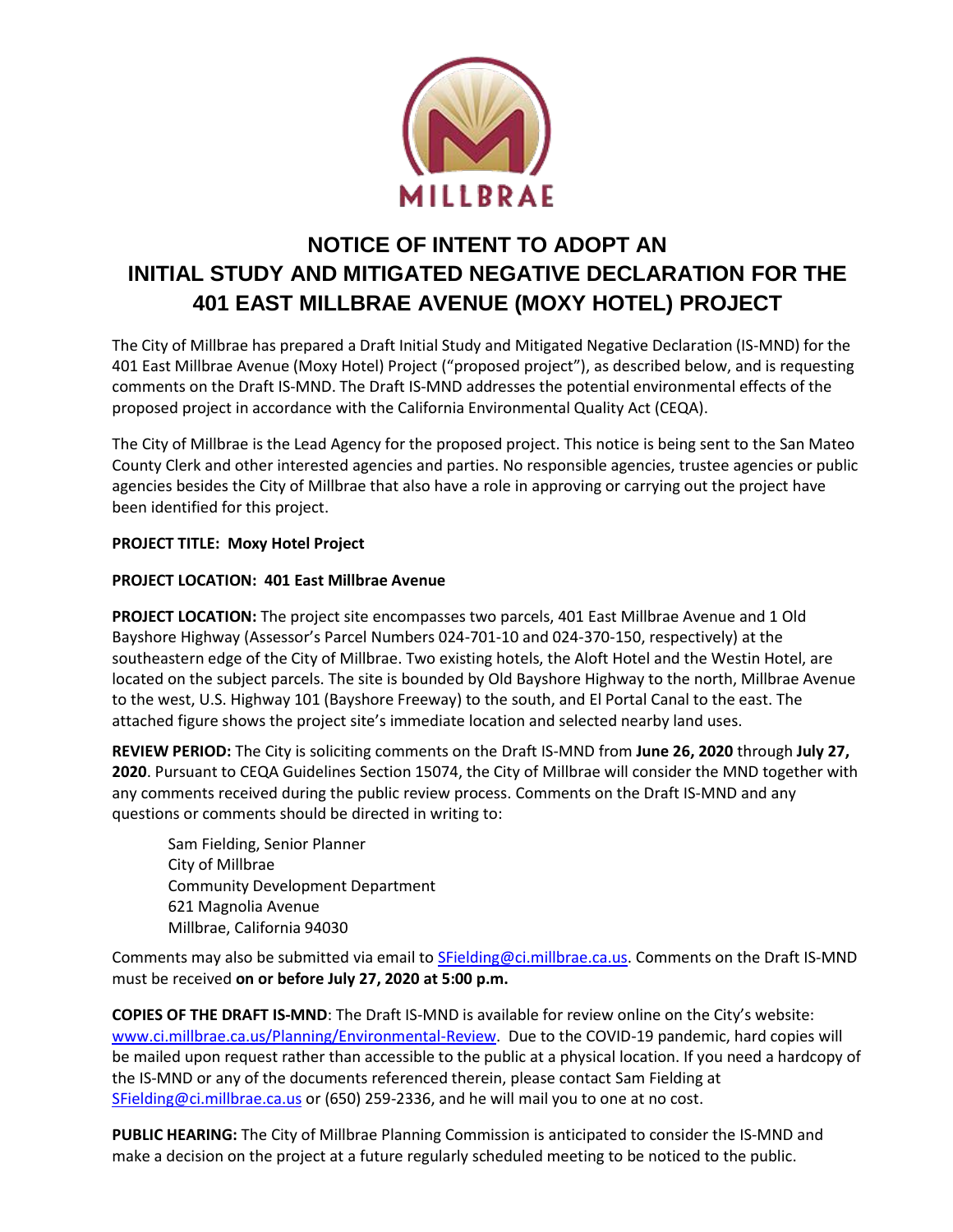Interested attendees should visit the Planning Commission webpage to confirm the meeting location, time, and agenda[: https://www.ci.millbrae.ca.us/government/commissions-committees/planning-commission.](https://www.ci.millbrae.ca.us/government/commissions-committees/planning-commission)

**PROJECT DESCRIPTION:** The proposed project would involve development of a 209-room, six-story hotel. The footprint of the hotel would be rectangular, with a length of approximately 192 feet that would run parallel with the eastern edge of the site, and a width of approximately 43 feet. The main entrance to the hotel would be at the northern façade of the building. The ground floor would include a welcome lobby for hotel guests, a café and bar space, a lounge and library, a fitness room, mechanical areas and elevators, and a kitchen. The floors above the ground floor would be organized according to the same general floor plan. Each floor would include approximately 40 guest rooms, arranged around a central hallway. The elevators and other service areas would be located towards the middle of each floor plan. Average single rooms would be 208 square feet, and average suites would be 439 square feet. A 745 square-foot landscaped roof deck would be available for hotel guests.

The exterior of the building would be contemporary, with modular forms that protrude at varying angles. Parking for the hotel would be available at the existing parking lot. The proposed project would result in a net loss of seventeen parking spaces at the project site. With the addition of the proposed hotel, a total of 928 hotel rooms in three hotels and 876 parking spaces would be provided. The boundaries of the existing parcels that are improved with the existing 6- and 7-story hotels would be adjusted so that the proposed project would be located on a separate parcel.

The project would also involve the modification of an existing free standing, double-sided sign at the southern edge of the project site, along Highway 101. The existing sign is associated with the Aloft hotel and is 55 feet tall and 20 feet wide. Under the proposed project, a digital billboard measuring 14 feet tall by 48 feet wide would be added in its place. The overall height of the sign would be maintained at 55 feet.

**SUMMARY OF IMPACTS:** As discussed in the Draft IS-MND, all issue areas were found to have no significant environmental effects, a less than significant environmental effect, or a less than significant environmental effect with incorporation of mitigation measures. Mitigation measures related to fugitive dust control (Mitigation Measure AQ-1), archeological resources (Mitigation Measure CUL-1), greenhouse gas emission reductions (Mitigation Measures GHG-1 and GHG-2), and the unanticipated discovery of tribal cultural resources (Mitigation Measure TCR-1) are required and with implementation of these measures impacts related to air quality, cultural resources, greenhouse gas emissions, and tribal cultural resources would be less than significant.

Donoer Wlofa

**Signature:** Roscoe Mata, Planning Manager, City of Millbrae Community Development Department

**Date of Distribution:** June 26, 2020 **Attachment:** Project Location